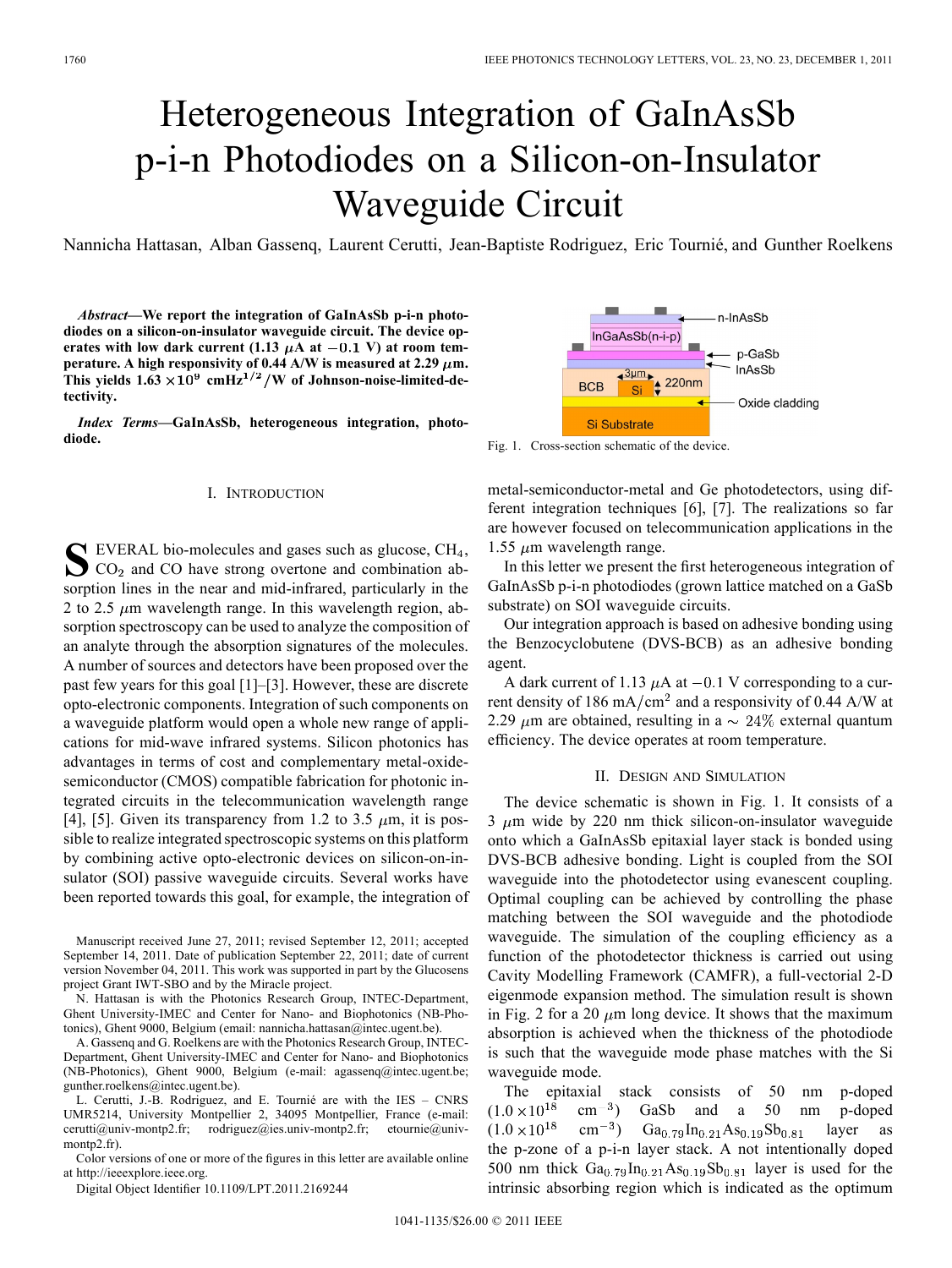

Fig. 2. Simulation showing the impact of absorbing region thickness and DVS-BCB thickness on detection efficiency.



Fig. 3. Energy band diagram of the integrated photodetector indicating region (a) as GaSb p-doped, (b), (c), and (d) as p-i-n GaInAsSb, respectively, and (e) as InAsSb n-doped.

point from the simulation. The n-type region consists of 50 nm  $Ga_{0.79}$  In<sub>0.21</sub> As<sub>0.19</sub>Sb<sub>0.81</sub> and 50 nm InAs<sub>0.91</sub>Sb<sub>0.09</sub>. Both are doped to  $1.0 \times 10^{18}$  cm<sup>-3</sup>. An InAs<sub>0.91</sub>Sb<sub>0.09</sub> layer is chosen as n-contact because of its lower bandgap (0.35 eV) and low contact resistance [8], [9].

The energy band diagram is presented in Fig. 3. The diffusion of minority carriers is prevented on the p-type side by the use of a wide bandgap GaSb layer. The cut off wavelength of this epitaxial stack is estimated to be 2.5  $\mu$ m.

### III. DEVICE FABRICATION

The fabrication process can be divided into 3 parts: SOI waveguide fabrication, epitaxial growth, and photodiode fabrication. SOI waveguides are processed with standard CMOS technology. 193 nm deep UV lithography is used for pattern definition and the waveguides are dry etched [10].

The epitaxial stack is grown by Molecular beam epitaxy (MBE) on a n-type GaSb substrate [11]. Adhesive bonding is used for the integration of the epitaxial layers onto the SOI chip [12]. DVS-BCB is applied on the SOI chip by spin coating. The epitaxial layer stack is then attached upside down onto the SOI waveguide circuit. The DVS-BCB is then cured at  $250^{\circ}$ C for 1 hr. The bonding thickness can be varied by diluting the DVS-BCB solution with varying volumes of mesitylene. Successful bonding of the GaSb-based epitaxy with 68 nm of DVS-BCB was demonstrated. After the bonding process, the GaSb substrate is removed by wet etching with a mixture of HF,  $CrO<sub>3</sub>$  and water (1:1:3 v/v) at room temperature, using the InAsSb layer as an etch stop layer. InAsSb is removed



Fig. 4. (a) Cross-section SEM image. (b) Optical image of the device.

before n-contact deposition by using a mixture of citric acid and hydrogen peroxide (100:50 v/v) The mesa is formed by a combination of both dry  $(CH_4: H_2)$  and wet etching (citric acid: $H_2O_2$ : $H_3PO_4$ : $H_2O$  55:5:3:220 v/v) to reduce the dark current. Ti(2 nm)/ $Pt(35 \text{ nm})$  and Au(100 nm) is deposited using e-beam evaporation for both contacts. DVS-BCB  $(1.3 \mu m)$ thick) is then spin-coated on the sample and cured at  $250^{\circ}$ C for 1 h to passivate the device. Fig. 4(a) is a SEM cross section image of the fabricated photodetector, showing undercut due to the wet etching process. The bonding thickness for the reported devices is 258 nm. The original process scheme included the removal of the InAsSb cap layer to obtain a clean surface before bonding. However, this created a hydrophilic surface which prevented good bonding with DVS-BCB. Therefore, the InAsSb cap layer was kept in this experiment. The mesa is 9  $\mu$ m wide and 50  $\mu$ m long (Fig. 4(b)).

#### IV. MEASUREMENT RESULTS

The experimental setup consists of a continuous wave short-wave-infrared tunable laser which is coupled to a single mode fiber. After polarization control, TE-polarized light from a single mode fiber is injected into the SOI waveguide through a grating coupler structure defined in the silicon waveguide layer. The gratings have approximately  $-9$  dB peak coupling efficiency at 2.27  $\mu$ m with a 200 nm 3 dB-bandwidth. The distance between the grating coupler and the device is 400  $\mu$ m. Therefore, the loss due to the propagation in the waveguide can be neglected. The reference signal before injecting into the chip is measured from single mode fiber using an optical spectrum analyzer (AQ6375 from Yokogawa).

The photoresponse measured at 2.25  $\mu$ m at different fiber input power levels is shown in Fig. 5. Good linearity is obtained over a 12 dB input power range in Fig. 5. Due to the space charge induced electric field, an increase of reverse bias voltage is required to extract all generated carriers when the input power increases. The dark current at  $-0.1$  V is 1.13  $\mu$ A at room temperature. This corresponds to a current density of  $186 \text{ mA/cm}^2$ . We performed initial investigations on  $R_0A$  versus perimeter-toarea ratio of the photodiode; we obtain an  $R_0A$  ranging from 1.6 (for a 180  $\mu$ m by 180  $\mu$ m device) to 0.53  $\Omega \cdot \text{cm}^2$  (for a 60  $\mu$ m by 60  $\mu$ m device). It shows a strong dependence on perimeter-to-area which suggests that side wall leakage is a limiting factor. This can be improved by changing the mesa etching condition, for example, by wet etching and using a passivation process such as applying ammonia sulfide before DVS-BCB passivation.

In this experiment, we obtain a peak fiber to detector responsivity of 0.06 A/W at 2.29  $\mu$ m. Based on our initial measure-